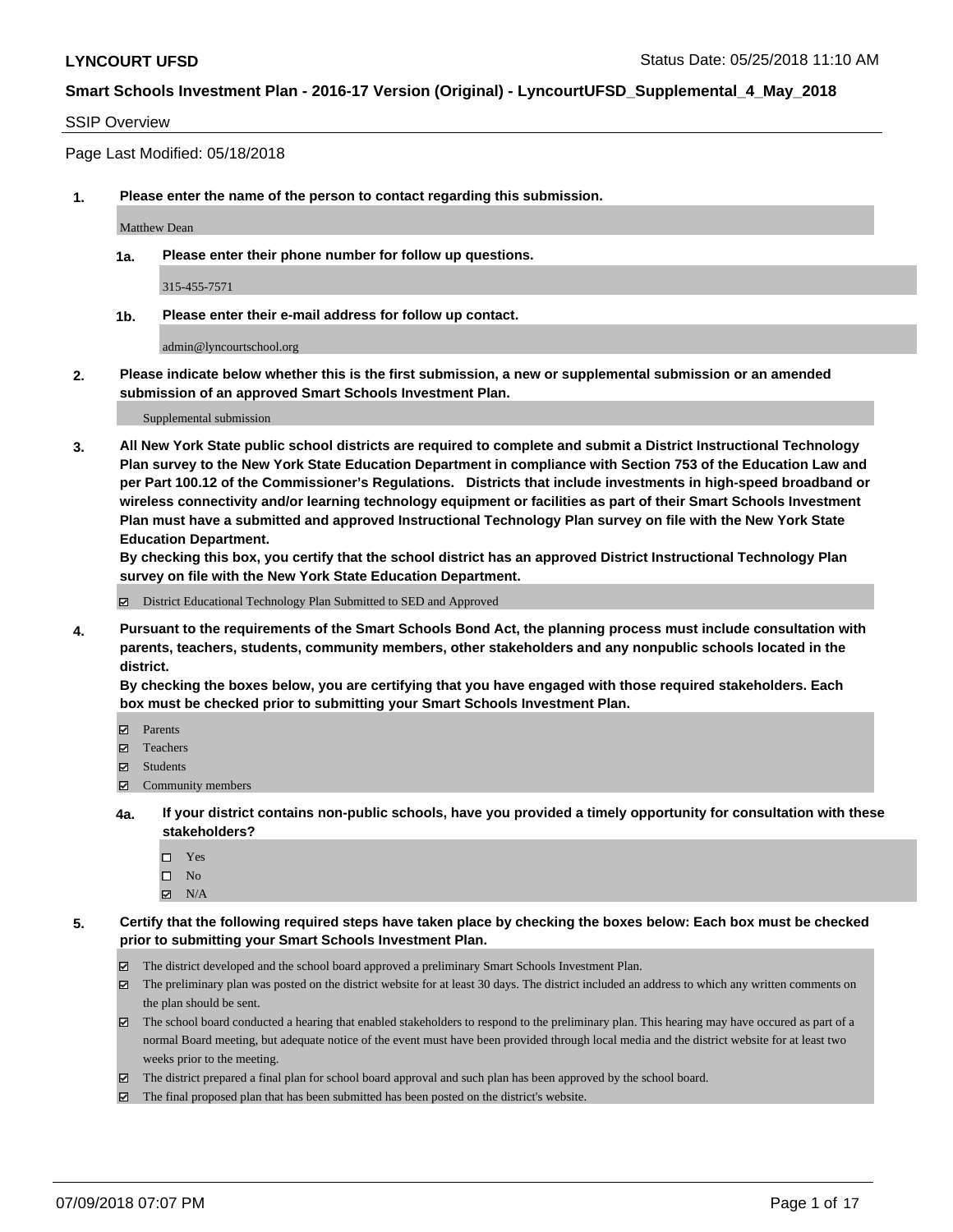### SSIP Overview

Page Last Modified: 05/18/2018

**5a. Please upload the proposed Smart Schools Investment Plan (SSIP) that was posted on the district's website, along with any supporting materials. Note that this should be different than your recently submitted Educational Technology Survey. The Final SSIP, as approved by the School Board, should also be posted on the website and remain there during the course of the projects contained therein.**

2015 - 2019 Lyncourt Technology Integration Plan.pdf Lyncourt SSBA Presentation.pdf

**5b. Enter the webpage address where the final Smart Schools Investment Plan is posted. The Plan should remain posted for the life of the included projects.**

http://www.lyncourtschool.org/districtpage.cfm?pageid=236

**6. Please enter an estimate of the total number of students and staff that will benefit from this Smart Schools Investment Plan based on the cumulative projects submitted to date.**

600

**7. An LEA/School District may partner with one or more other LEA/School Districts to form a consortium to pool Smart Schools Bond Act funds for a project that meets all other Smart School Bond Act requirements. Each school district participating in the consortium will need to file an approved Smart Schools Investment Plan for the project and submit a signed Memorandum of Understanding that sets forth the details of the consortium including the roles of each respective district.**

 $\Box$  The district plans to participate in a consortium to partner with other school district(s) to implement a Smart Schools project.

**8. Please enter the name and 6-digit SED Code for each LEA/School District participating in the Consortium.**

| <b>Partner LEA/District</b> | <b>ISED BEDS Code</b> |
|-----------------------------|-----------------------|
| (No Response)               | (No Response)         |

**9. Please upload a signed Memorandum of Understanding with all of the participating Consortium partners.**

(No Response)

**10. Your district's Smart Schools Bond Act Allocation is:**

\$277,464

**11.** Enter the budget sub-allocations by category that you are submitting for approval at this time. If you are not budgeting SSBA funds for a category, please enter 0 (zero.) If the value entered is \$0, you will not be required to complete that survey question.

|                                       | Sub-           |
|---------------------------------------|----------------|
|                                       | Allocations    |
| School Connectivity                   | l 0            |
| Connectivity Projects for Communities | 0              |
| <b>Classroom Technology</b>           | l 0            |
| Pre-Kindergarten Classrooms           | $\overline{0}$ |
| Replace Transportable Classrooms      | $\overline{0}$ |
| High-Tech Security Features           | 33,000         |
| Totals:                               | 33,000         |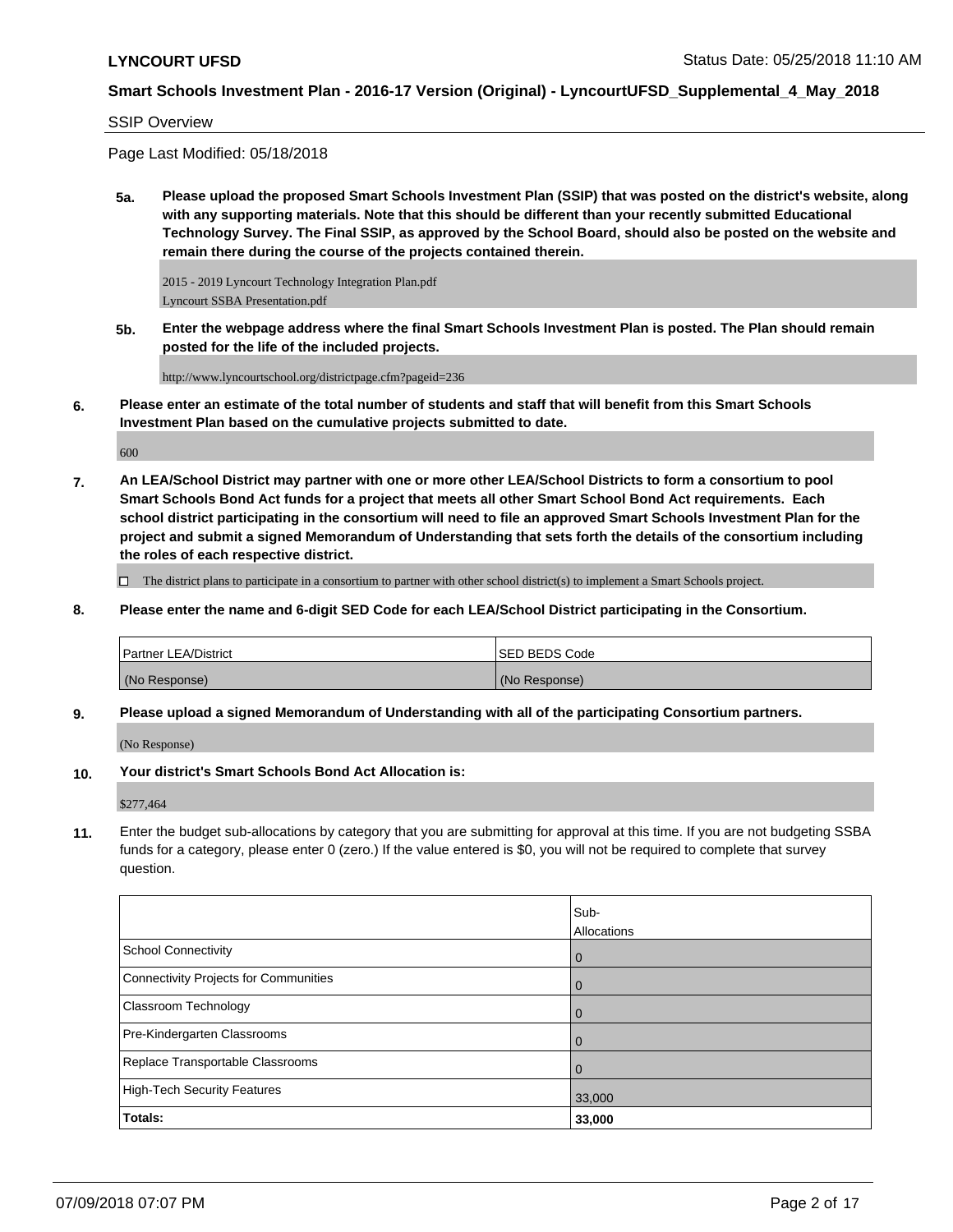#### School Connectivity

Page Last Modified: 05/18/2018

- **1. In order for students and faculty to receive the maximum benefit from the technology made available under the Smart Schools Bond Act, their school buildings must possess sufficient connectivity infrastructure to ensure that devices can be used during the school day. Smart Schools Investment Plans must demonstrate that:**
	- **• sufficient infrastructure that meets the Federal Communications Commission's 100 Mbps per 1,000 students standard currently exists in the buildings where new devices will be deployed, or**
	- **• is a planned use of a portion of Smart Schools Bond Act funds, or**
	- **• is under development through another funding source.**

**Smart Schools Bond Act funds used for technology infrastructure or classroom technology investments must increase the number of school buildings that meet or exceed the minimum speed standard of 100 Mbps per 1,000 students and staff within 12 months. This standard may be met on either a contracted 24/7 firm service or a "burstable" capability. If the standard is met under the burstable criteria, it must be:**

**1. Specifically codified in a service contract with a provider, and**

**2. Guaranteed to be available to all students and devices as needed, particularly during periods of high demand, such as computer-based testing (CBT) periods.**

**Please describe how your district already meets or is planning to meet this standard within 12 months of plan submission.**

(No Response)

- **1a. If a district believes that it will be impossible to meet this standard within 12 months, it may apply for a waiver of this requirement, as described on the Smart Schools website. The waiver must be filed and approved by SED prior to submitting this survey.**
	- By checking this box, you are certifying that the school district has an approved waiver of this requirement on file with the New York State Education Department.
- **2.** Connectivity Speed Calculator **(Required)**

|                         | l Number of<br><b>Students</b> | Multiply by<br>100 Kbps | Divide by 1000 Current Speed<br>to Convert to<br>Reauired<br>Speed in Mb | lin Mb           | Expected<br>Speed to be<br><b>Attained Within Required</b><br>12 Months | Expected Date<br><b>When</b><br>Speed Will be<br>l Met |
|-------------------------|--------------------------------|-------------------------|--------------------------------------------------------------------------|------------------|-------------------------------------------------------------------------|--------------------------------------------------------|
| <b>Calculated Speed</b> | (No<br>Response)               | (No Response)           | (No<br>Response)                                                         | (No<br>Response) | (No<br>Response)                                                        | l (No<br>Response)                                     |

**3. Describe how you intend to use Smart Schools Bond Act funds for high-speed broadband and/or wireless connectivity projects in school buildings.**

(No Response)

**4. Describe the linkage between the district's District Instructional Technology Plan and the proposed projects. (There should be a link between your response to this question and your response to Question 1 in Part E. Curriculum and Instruction "What are the district's plans to use digital connectivity and technology to improve teaching and learning?)**

(No Response)

**5. If the district wishes to have students and staff access the Internet from wireless devices within the school building, or in close proximity to it, it must first ensure that it has a robust Wi-Fi network in place that has sufficient bandwidth to meet user demand.**

**Please describe how you have quantified this demand and how you plan to meet this demand.**

(No Response)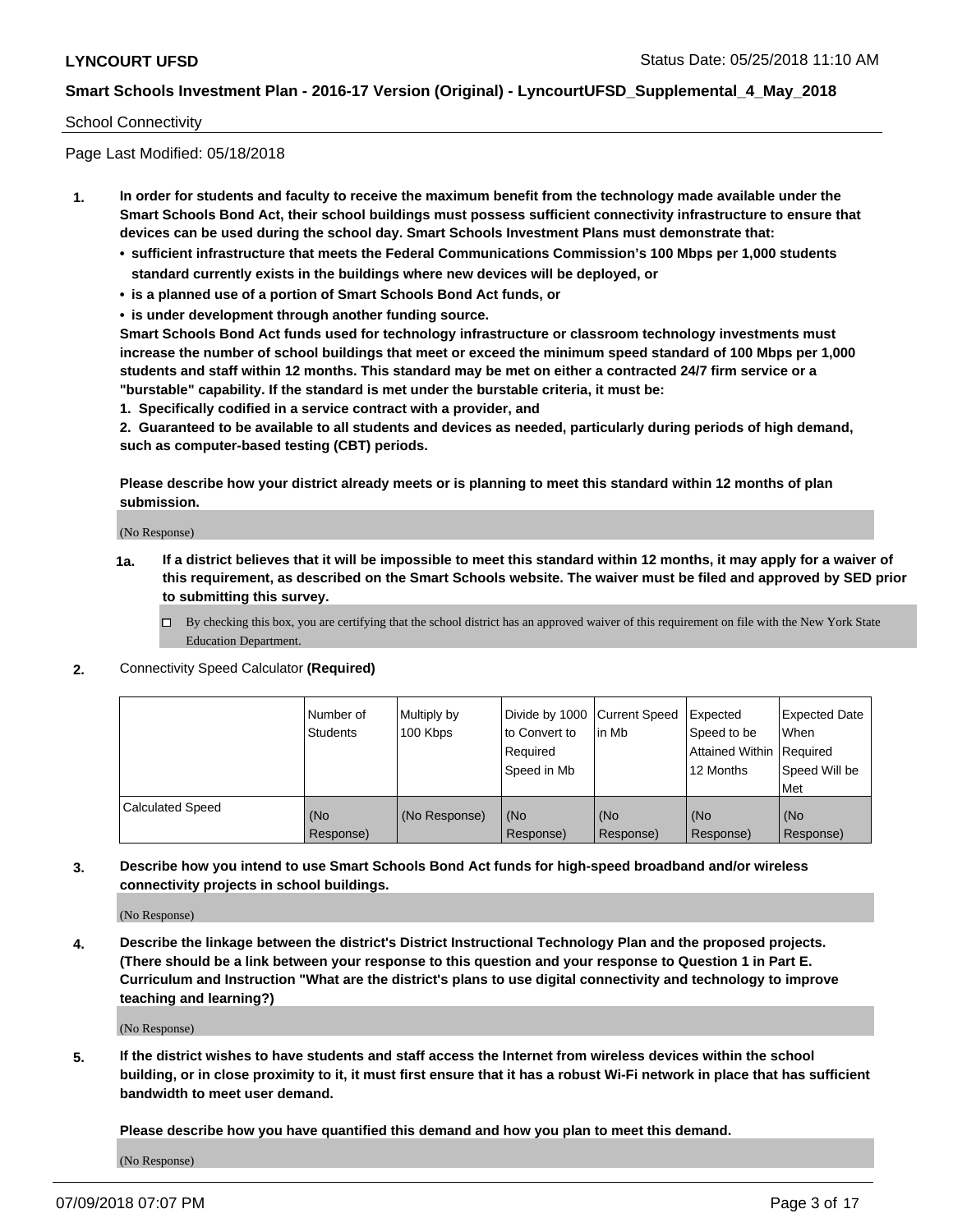#### School Connectivity

Page Last Modified: 05/18/2018

**6. As indicated on Page 5 of the guidance, the Office of Facilities Planning will have to conduct a preliminary review of all capital projects, including connectivity projects.**

**Please indicate on a separate row each project number given to you by the Office of Facilities Planning.**

| Project Number |  |
|----------------|--|
| (No Response)  |  |

**7. Certain high-tech security and connectivity infrastructure projects may be eligible for an expedited review process as determined by the Office of Facilities Planning.**

#### **Was your project deemed eligible for streamlined review?**

(No Response)

#### **8. Include the name and license number of the architect or engineer of record.**

| Name          | License Number |
|---------------|----------------|
| (No Response) | (No Response)  |

**9.** If you are submitting an allocation for **School Connectivity** complete this table.

**Note that the calculated Total at the bottom of the table must equal the Total allocation for this category that you entered in the SSIP Overview overall budget.** 

|                                            | Sub-          |
|--------------------------------------------|---------------|
|                                            | Allocation    |
| Network/Access Costs                       | (No Response) |
| Outside Plant Costs                        | (No Response) |
| School Internal Connections and Components | (No Response) |
| Professional Services                      | (No Response) |
| Testing                                    | (No Response) |
| <b>Other Upfront Costs</b>                 | (No Response) |
| <b>Other Costs</b>                         | (No Response) |
| Totals:                                    | 0             |

**10. Please detail the type, quantity, per unit cost and total cost of the eligible items under each sub-category. This is especially important for any expenditures listed under the "Other" category. All expenditures must be eligible for tax-exempt financing to be reimbursed through the SSBA. Sufficient detail must be provided so that we can verify this is the case. If you have any questions, please contact us directly through smartschools@nysed.gov. NOTE: Wireless Access Points should be included in this category, not under Classroom Educational Technology, except those that will be loaned/purchased for nonpublic schools.**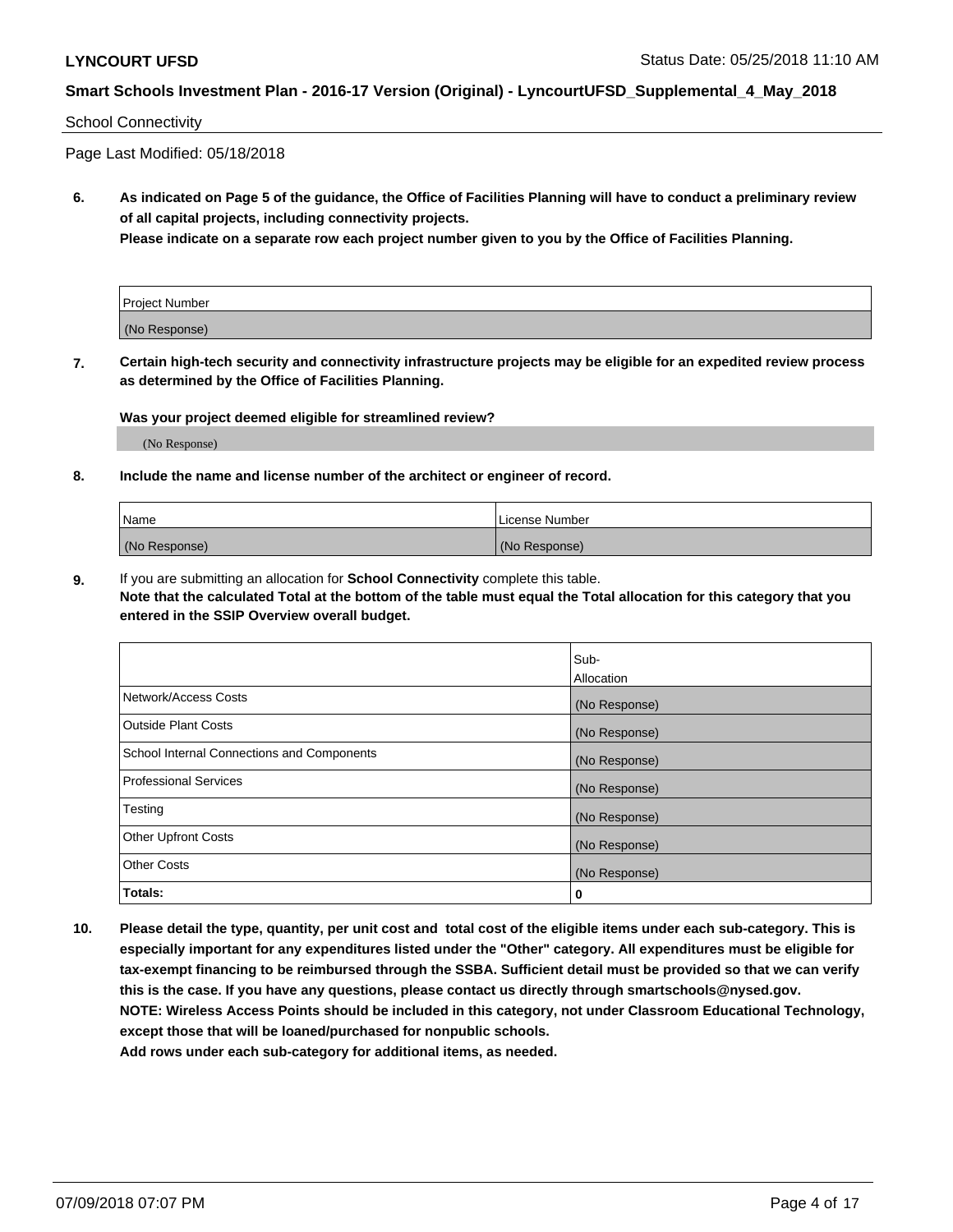# School Connectivity

| Select the allowable expenditure | Item to be purchased | Quantity      | Cost per Item | <b>Total Cost</b> |
|----------------------------------|----------------------|---------------|---------------|-------------------|
| type.                            |                      |               |               |                   |
| Repeat to add another item under |                      |               |               |                   |
| each type.                       |                      |               |               |                   |
| (No Response)                    | (No Response)        | (No Response) | (No Response) | (No Response)     |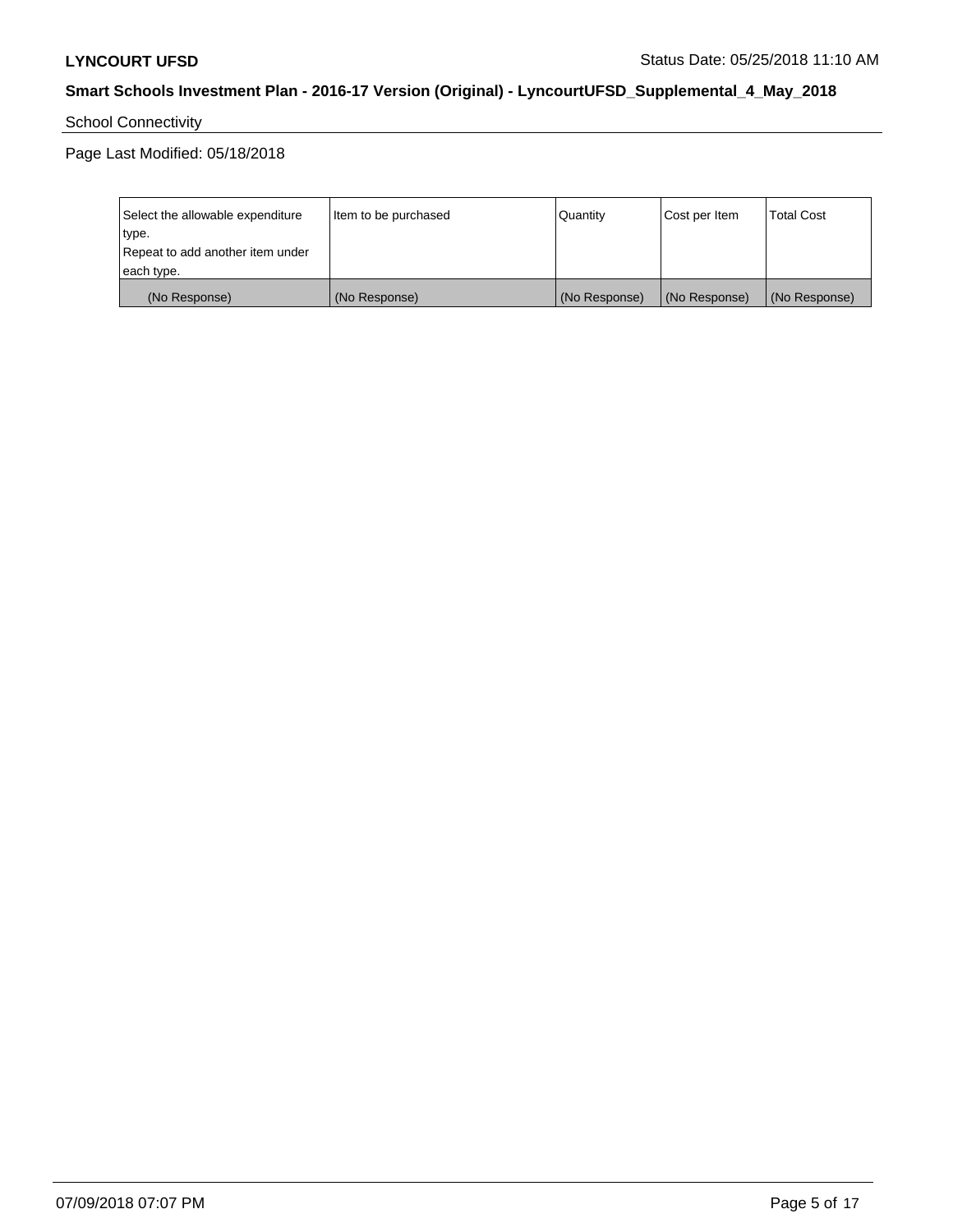Community Connectivity (Broadband and Wireless)

Page Last Modified: 05/18/2018

**1. Describe how you intend to use Smart Schools Bond Act funds for high-speed broadband and/or wireless connectivity projects in the community.**

(No Response)

**2. Please describe how the proposed project(s) will promote student achievement and increase student and/or staff access to the Internet in a manner that enhances student learning and/or instruction outside of the school day and/or school building.**

(No Response)

**3. Community connectivity projects must comply with all the necessary local building codes and regulations (building and related permits are not required prior to plan submission).**

 $\Box$  I certify that we will comply with all the necessary local building codes and regulations.

**4. Please describe the physical location of the proposed investment.**

(No Response)

**5. Please provide the initial list of partners participating in the Community Connectivity Broadband Project, along with their Federal Tax Identification (Employer Identification) number.**

| <b>Project Partners</b> | l Federal ID # |
|-------------------------|----------------|
| (No Response)           | (No Response)  |

**6.** If you are submitting an allocation for **Community Connectivity**, complete this table. **Note that the calculated Total at the bottom of the table must equal the Total allocation for this category that you entered in the SSIP Overview overall budget.**

|                                    | Sub-Allocation |
|------------------------------------|----------------|
| Network/Access Costs               | (No Response)  |
| Outside Plant Costs                | (No Response)  |
| <b>Tower Costs</b>                 | (No Response)  |
| <b>Customer Premises Equipment</b> | (No Response)  |
| Professional Services              | (No Response)  |
| Testing                            | (No Response)  |
| <b>Other Upfront Costs</b>         | (No Response)  |
| <b>Other Costs</b>                 | (No Response)  |
| Totals:                            | 0              |

**7. Please detail the type, quantity, per unit cost and total cost of the eligible items under each sub-category. This is especially important for any expenditures listed under the "Other" category. All expenditures must be capital-bond eligible to be reimbursed through the SSBA. If you have any questions, please contact us directly through smartschools@nysed.gov.**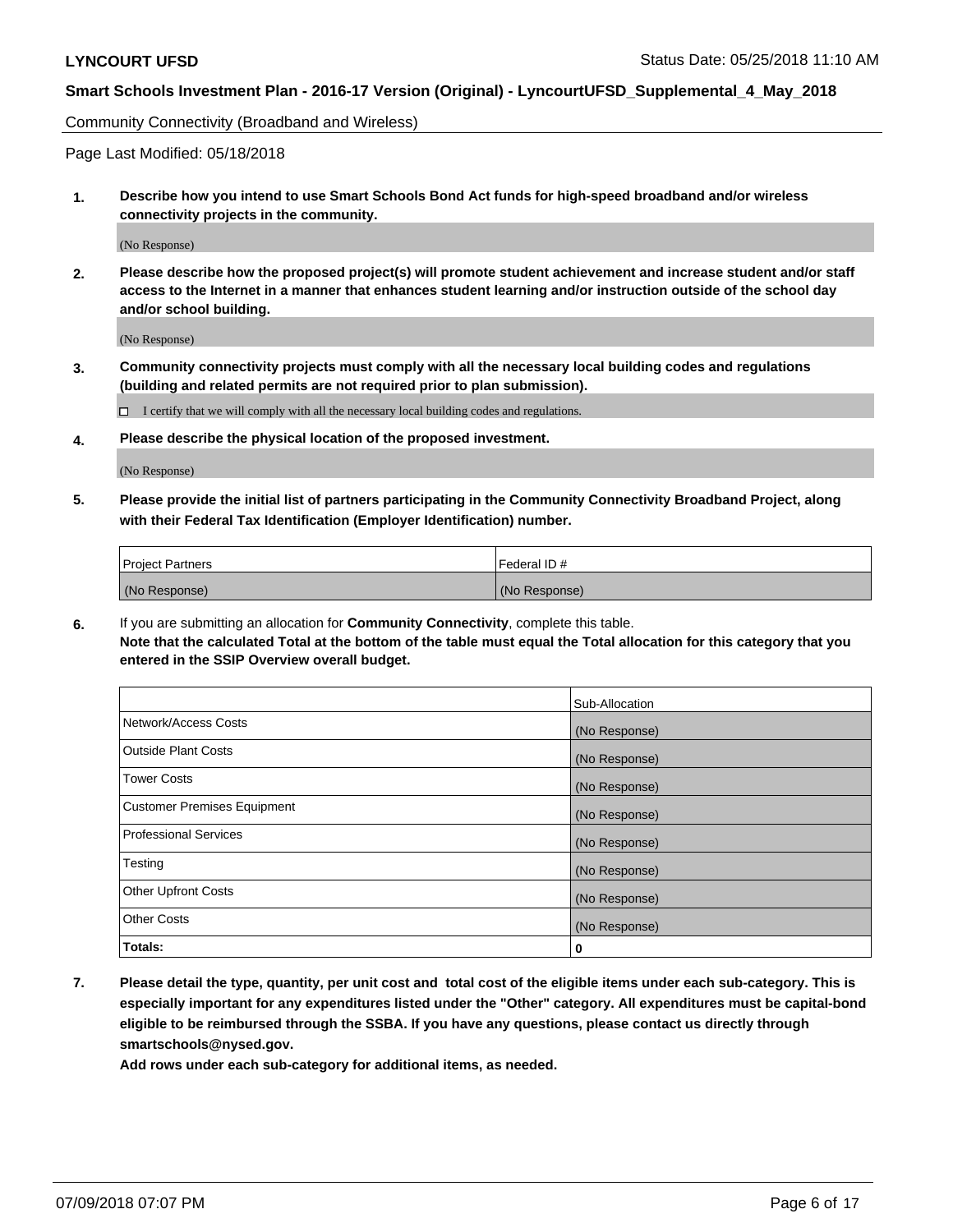Community Connectivity (Broadband and Wireless)

| Select the allowable expenditure | Item to be purchased | Quantity      | Cost per Item | <b>Total Cost</b> |
|----------------------------------|----------------------|---------------|---------------|-------------------|
| type.                            |                      |               |               |                   |
| Repeat to add another item under |                      |               |               |                   |
| each type.                       |                      |               |               |                   |
| (No Response)                    | (No Response)        | (No Response) | (No Response) | (No Response)     |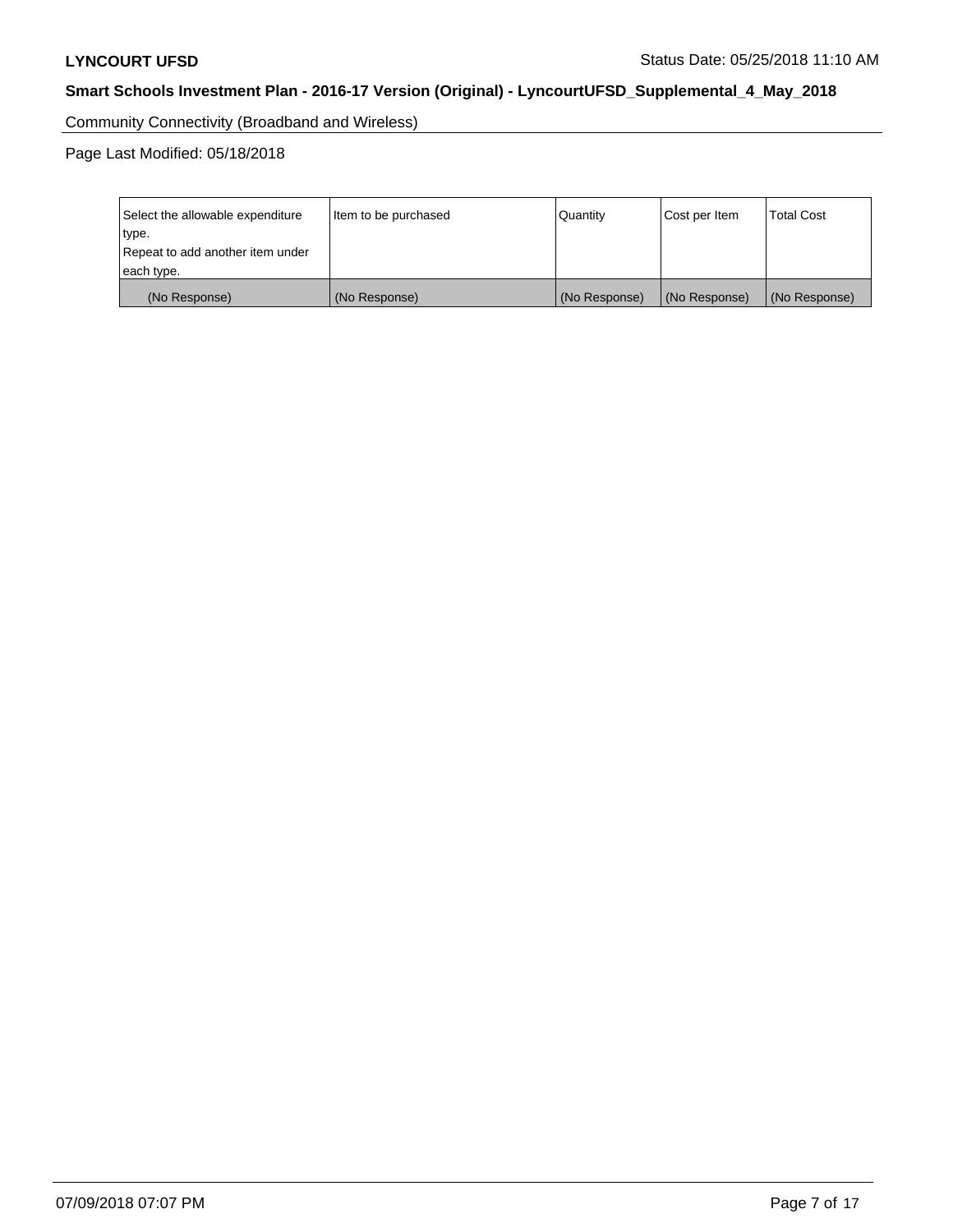### Classroom Learning Technology

Page Last Modified: 05/18/2018

**1. In order for students and faculty to receive the maximum benefit from the technology made available under the Smart Schools Bond Act, their school buildings must possess sufficient connectivity infrastructure to ensure that devices can be used during the school day. Smart Schools Investment Plans must demonstrate that sufficient infrastructure that meets the Federal Communications Commission's 100 Mbps per 1,000 students standard currently exists in the buildings where new devices will be deployed, or is a planned use of a portion of Smart Schools Bond Act funds, or is under development through another funding source.**

**Smart Schools Bond Act funds used for technology infrastructure or classroom technology investments must increase the number of school buildings that meet or exceed the minimum speed standard of 100 Mbps per 1,000 students and staff within 12 months. This standard may be met on either a contracted 24/7 firm service or a "burstable" capability. If the standard is met under the burstable criteria, it must be:**

**1. Specifically codified in a service contract with a provider, and**

**2. Guaranteed to be available to all students and devices as needed, particularly during periods of high demand, such as computer-based testing (CBT) periods.**

**Please describe how your district already meets or is planning to meet this standard within 12 months of plan submission.**

(No Response)

- **1a. If a district believes that it will be impossible to meet this standard within 12 months, it may apply for a waiver of this requirement, as described on the Smart Schools website. The waiver must be filed and approved by SED prior to submitting this survey.**
	- By checking this box, you are certifying that the school district has an approved waiver of this requirement on file with the New York State Education Department.
- **2.** Connectivity Speed Calculator **(Required)**

|                         | l Number of<br><b>Students</b> | Multiply by<br>100 Kbps | Divide by 1000 Current Speed<br>to Convert to<br>Required<br>l Speed in Mb | lin Mb           | Expected<br>Speed to be<br>Attained Within Required<br>12 Months | Expected Date<br>When<br>Speed Will be<br><b>Met</b> |
|-------------------------|--------------------------------|-------------------------|----------------------------------------------------------------------------|------------------|------------------------------------------------------------------|------------------------------------------------------|
| <b>Calculated Speed</b> | (No<br>Response)               | (No Response)           | (No<br>Response)                                                           | (No<br>Response) | (No<br>Response)                                                 | l (No<br>Response)                                   |

**3. If the district wishes to have students and staff access the Internet from wireless devices within the school building, or in close proximity to it, it must first ensure that it has a robust Wi-Fi network in place that has sufficient bandwidth to meet user demand.**

**Please describe how you have quantified this demand and how you plan to meet this demand.**

(No Response)

**4. All New York State public school districts are required to complete and submit an Instructional Technology Plan survey to the New York State Education Department in compliance with Section 753 of the Education Law and per Part 100.12 of the Commissioner's Regulations.**

**Districts that include educational technology purchases as part of their Smart Schools Investment Plan must have a submitted and approved Instructional Technology Plan survey on file with the New York State Education Department.**

- By checking this box, you are certifying that the school district has an approved Instructional Technology Plan survey on file with the New York State Education Department.
- **5. Describe the devices you intend to purchase and their compatibility with existing or planned platforms or systems. Specifically address the adequacy of each facility's electrical, HVAC and other infrastructure necessary to install and support the operation of the planned technology.**

(No Response)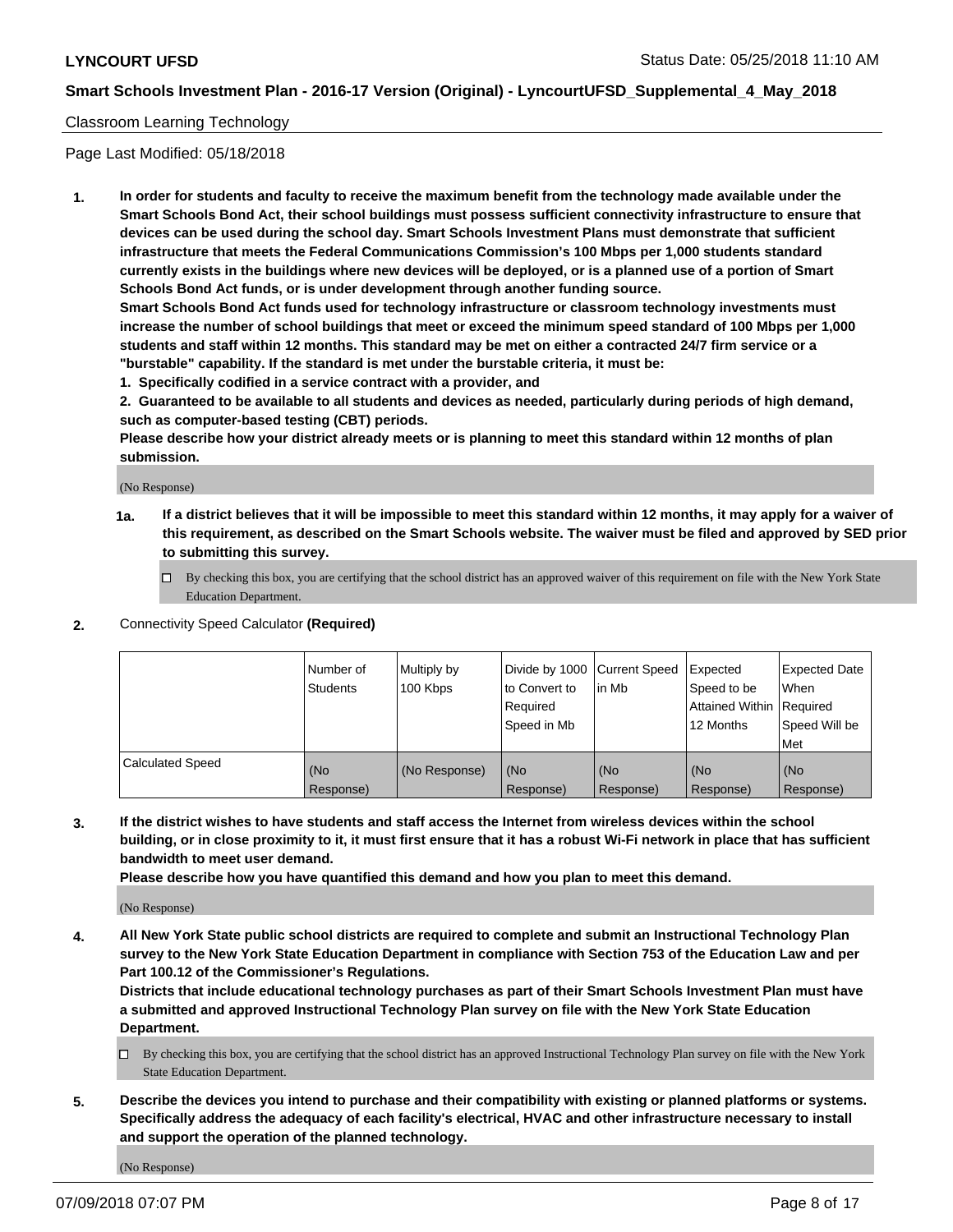#### Classroom Learning Technology

Page Last Modified: 05/18/2018

- **6. Describe how the proposed technology purchases will:**
	- **> enhance differentiated instruction;**
	- **> expand student learning inside and outside the classroom;**
	- **> benefit students with disabilities and English language learners; and**
	- **> contribute to the reduction of other learning gaps that have been identified within the district.**

**The expectation is that districts will place a priority on addressing the needs of students who struggle to succeed in a rigorous curriculum. Responses in this section should specifically address this concern and align with the district's Instructional Technology Plan (in particular Question 2 of E. Curriculum and Instruction: "Does the district's instructional technology plan address the needs of students with disabilities to ensure equitable access to instruction, materials and assessments?" and Question 3 of the same section: "Does the district's instructional technology plan address the provision of assistive technology specifically for students with disabilities to ensure access to and participation in the general curriculum?"**

(No Response)

**7. Where appropriate, describe how the proposed technology purchases will enhance ongoing communication with parents and other stakeholders and help the district facilitate technology-based regional partnerships, including distance learning and other efforts.**

(No Response)

**8. Describe the district's plan to provide professional development to ensure that administrators, teachers and staff can employ the technology purchased to enhance instruction successfully.**

**Note: This response should be aligned and expanded upon in accordance with your district's response to Question 1 of F. Professional Development of your Instructional Technology Plan: "Please provide a summary of professional development offered to teachers and staff, for the time period covered by this plan, to support technology to enhance teaching and learning. Please include topics, audience and method of delivery within your summary."**

(No Response)

- **9. Districts must contact the SUNY/CUNY teacher preparation program that supplies the largest number of the district's new teachers to request advice on innovative uses and best practices at the intersection of pedagogy and educational technology.**
	- $\Box$  By checking this box, you certify that you have contacted the SUNY/CUNY teacher preparation program that supplies the largest number of your new teachers to request advice on these issues.
	- **9a. Please enter the name of the SUNY or CUNY Institution that you contacted.**

(No Response)

**9b. Enter the primary Institution phone number.**

(No Response)

**9c. Enter the name of the contact person with whom you consulted and/or will be collaborating with on innovative uses of technology and best practices.**

(No Response)

**10. A district whose Smart Schools Investment Plan proposes the purchase of technology devices and other hardware must account for nonpublic schools in the district.**

**Are there nonpublic schools within your school district?**

Yes

 $\hfill \square$  No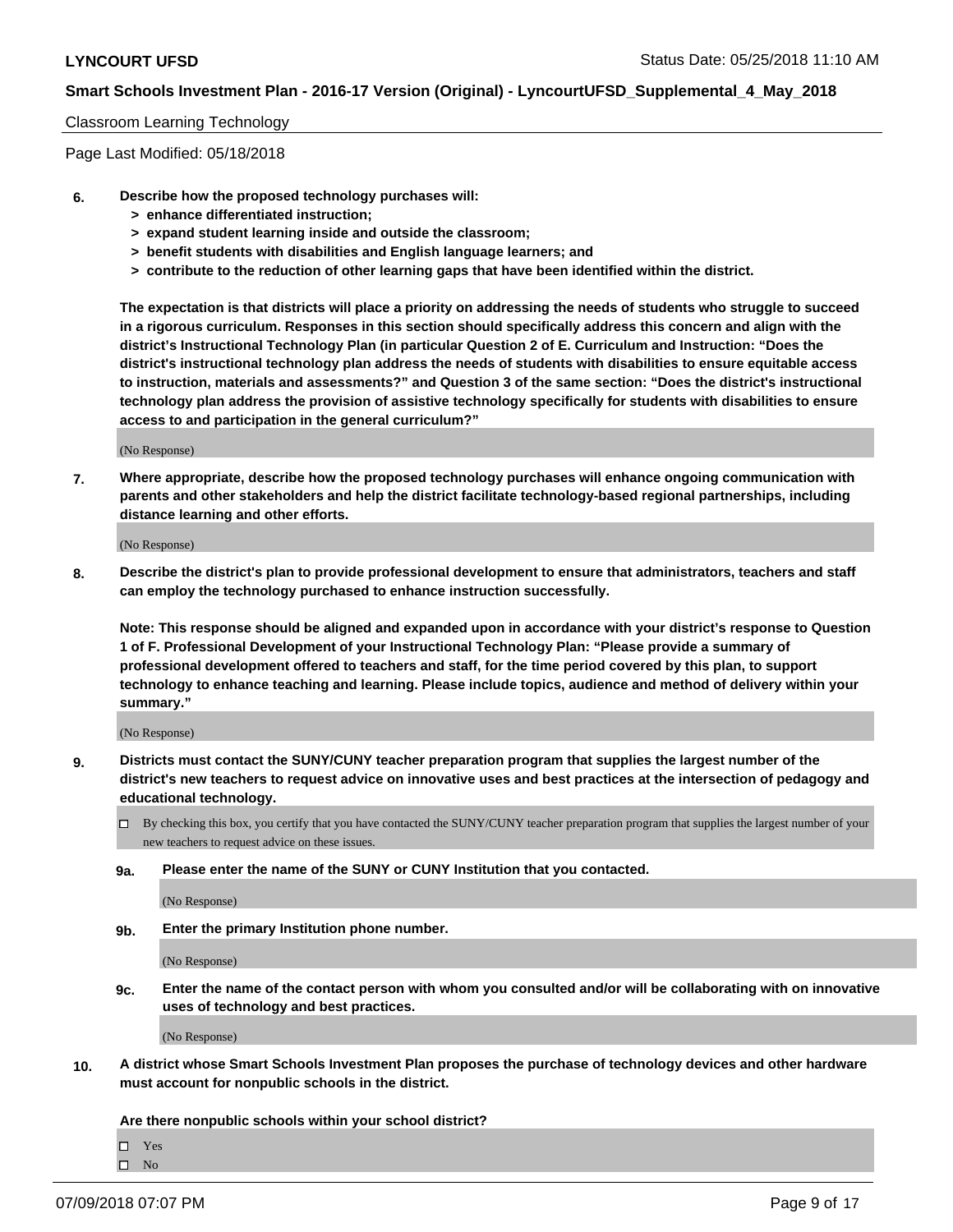Classroom Learning Technology

Page Last Modified: 05/18/2018

#### **11.** Nonpublic Classroom Technology Loan Calculator

The Smart Schools Bond Act provides that any Classroom Learning Technology purchases made using Smart Schools funds shall be lent, upon request, to nonpublic schools in the district. However, no school district shall be required to loan technology in amounts greater than the total obtained and spent on technology pursuant to the Smart Schools Bond Act and the value of such loan may not exceed the total of \$250 multiplied by the nonpublic school enrollment in the base year at the time of enactment.

See: http://www.p12.nysed.gov/mgtserv/smart\_schools/docs/Smart\_Schools\_Bond\_Act\_Guidance\_04.27.15\_Final.pdf.

|                                     | 1. Classroom<br>Technology<br>Sub-allocation | l 2. Public<br>Enrollment<br>$(2014 - 15)$ | <sup>1</sup> 3. Nonpublic<br>Enrollment<br>(2014-15) | l 4. Sum of<br>Public and<br>l Nonpublic<br>Enrollment                              | l 5. Total Per<br>Pupil Sub-<br>l allocation | l 6. Total<br>Nonpublic Loan<br>Amount |
|-------------------------------------|----------------------------------------------|--------------------------------------------|------------------------------------------------------|-------------------------------------------------------------------------------------|----------------------------------------------|----------------------------------------|
| Calculated Nonpublic Loan<br>Amount |                                              |                                            |                                                      | (No Response) (No Response) (No Response) (No Response) (No Response) (No Response) |                                              |                                        |

**12. To ensure the sustainability of technology purchases made with Smart Schools funds, districts must demonstrate a long-term plan to maintain and replace technology purchases supported by Smart Schools Bond Act funds. This sustainability plan shall demonstrate a district's capacity to support recurring costs of use that are ineligible for Smart Schools Bond Act funding such as device maintenance, technical support, Internet and wireless fees, maintenance of hotspots, staff professional development, building maintenance and the replacement of incidental items. Further, such a sustainability plan shall include a long-term plan for the replacement of purchased devices and equipment at the end of their useful life with other funding sources.**

 $\square$  By checking this box, you certify that the district has a sustainability plan as described above.

**13. Districts must ensure that devices purchased with Smart Schools Bond funds will be distributed, prepared for use, maintained and supported appropriately. Districts must maintain detailed device inventories in accordance with generally accepted accounting principles.**

By checking this box, you certify that the district has a distribution and inventory management plan and system in place.

**14.** If you are submitting an allocation for **Classroom Learning Technology** complete this table.

**Note that the calculated Total at the bottom of the table must equal the Total allocation for this category that you entered in the SSIP Overview overall budget.**

|                          | Sub-Allocation |
|--------------------------|----------------|
| Interactive Whiteboards  | (No Response)  |
| <b>Computer Servers</b>  | (No Response)  |
| <b>Desktop Computers</b> | (No Response)  |
| Laptop Computers         | (No Response)  |
| <b>Tablet Computers</b>  | (No Response)  |
| <b>Other Costs</b>       | (No Response)  |
| Totals:                  | 0              |

**15. Please detail the type, quantity, per unit cost and total cost of the eligible items under each sub-category. This is especially important for any expenditures listed under the "Other" category. All expenditures must be capital-bond eligible to be reimbursed through the SSBA. If you have any questions, please contact us directly through smartschools@nysed.gov.**

**Please specify in the "Item to be Purchased" field which specific expenditures and items are planned to meet the district's nonpublic loan requirement, if applicable.**

**NOTE: Wireless Access Points that will be loaned/purchased for nonpublic schools should ONLY be included in this category, not under School Connectivity, where public school districts would list them.**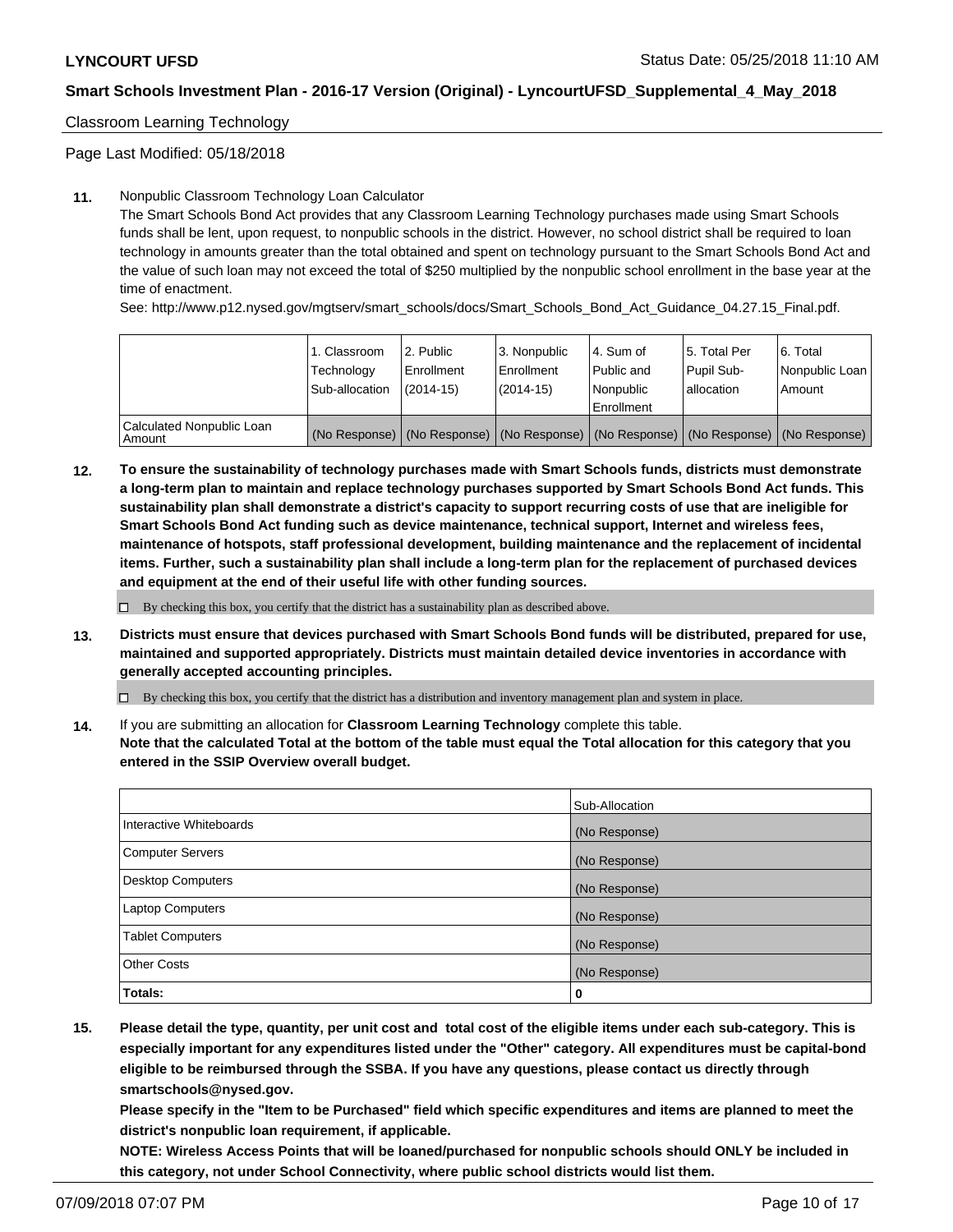Classroom Learning Technology

Page Last Modified: 05/18/2018

| (No Response)                    | (No Response)          | (No Response) | (No Response) | (No Response)     |
|----------------------------------|------------------------|---------------|---------------|-------------------|
| each type.                       |                        |               |               |                   |
| Repeat to add another item under |                        |               |               |                   |
| type.                            |                        |               |               |                   |
| Select the allowable expenditure | I Item to be Purchased | l Quantitv    | Cost per Item | <b>Total Cost</b> |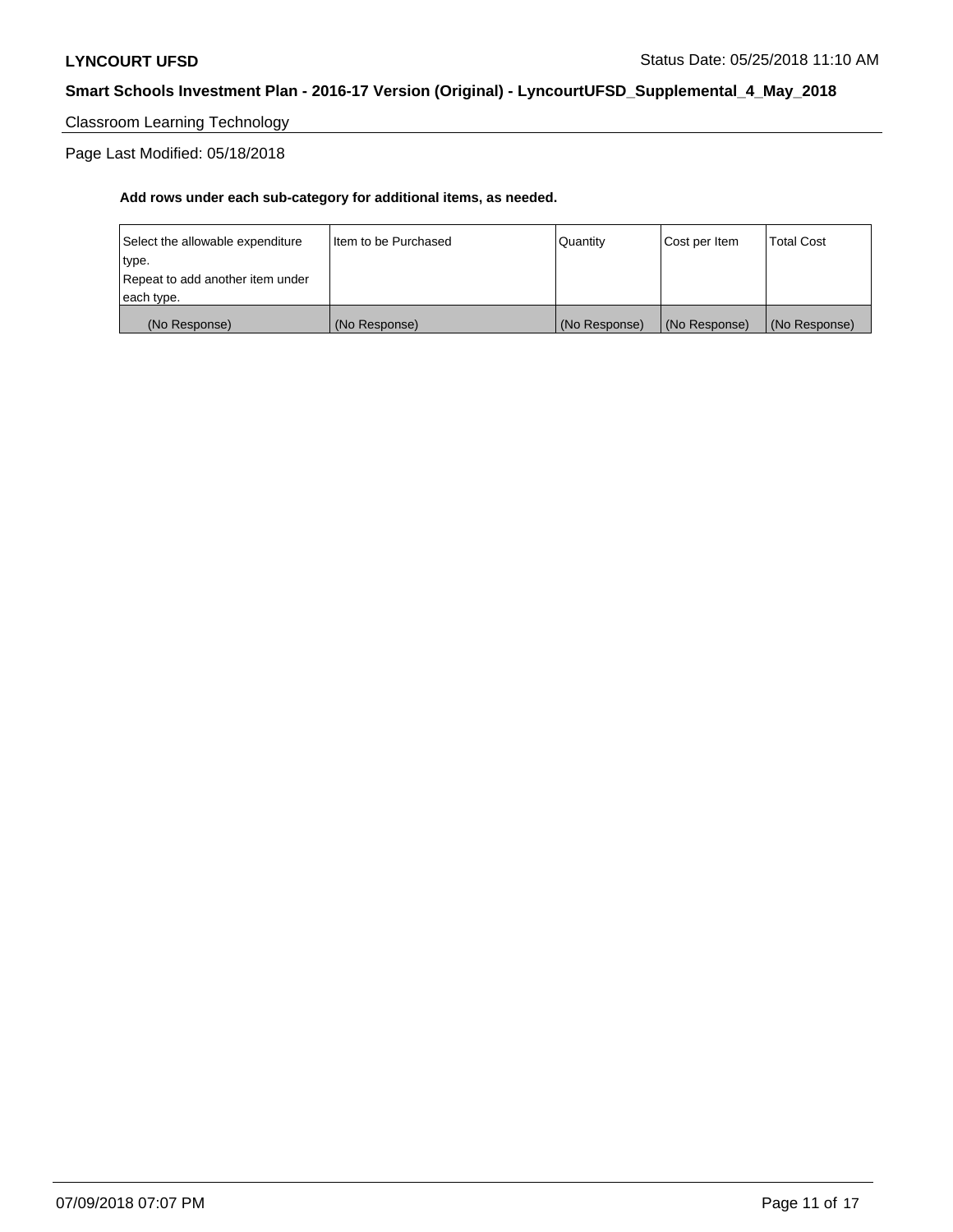#### Pre-Kindergarten Classrooms

Page Last Modified: 05/18/2018

**1. Provide information regarding how and where the district is currently serving pre-kindergarten students and justify the need for additional space with enrollment projections over 3 years.**

(No Response)

- **2. Describe the district's plan to construct, enhance or modernize education facilities to accommodate prekindergarten programs. Such plans must include:**
	- **Specific descriptions of what the district intends to do to each space;**
	- **An affirmation that pre-kindergarten classrooms will contain a minimum of 900 square feet per classroom;**
	- **The number of classrooms involved;**
	- **The approximate construction costs per classroom; and**
	- **Confirmation that the space is district-owned or has a long-term lease that exceeds the probable useful life of the improvements.**

(No Response)

**3. Smart Schools Bond Act funds may only be used for capital construction costs. Describe the type and amount of additional funds that will be required to support ineligible ongoing costs (e.g. instruction, supplies) associated with any additional pre-kindergarten classrooms that the district plans to add.**

(No Response)

**4. All plans and specifications for the erection, repair, enlargement or remodeling of school buildings in any public school district in the State must be reviewed and approved by the Commissioner. Districts that plan capital projects using their Smart Schools Bond Act funds will undergo a Preliminary Review Process by the Office of Facilities Planning.**

**Please indicate on a separate row each project number given to you by the Office of Facilities Planning.**

| <b>Project Number</b> |  |
|-----------------------|--|
| (No Response)         |  |

**5.** If you have made an allocation for **Pre-Kindergarten Classrooms,** complete this table.

**Note that the calculated Total at the bottom of the table must equal the Total allocation for this category that you entered in the SSIP Overview overall budget.**

|                                          | Sub-Allocation |
|------------------------------------------|----------------|
| Construct Pre-K Classrooms               | (No Response)  |
| Enhance/Modernize Educational Facilities | (No Response)  |
| Other Costs                              | (No Response)  |
| Totals:                                  | 0              |

**6. Please detail the type, quantity, per unit cost and total cost of the eligible items under each sub-category. This is especially important for any expenditures listed under the "Other" category. All expenditures must be capital-bond eligible to be reimbursed through the SSBA. If you have any questions, please contact us directly through smartschools@nysed.gov.**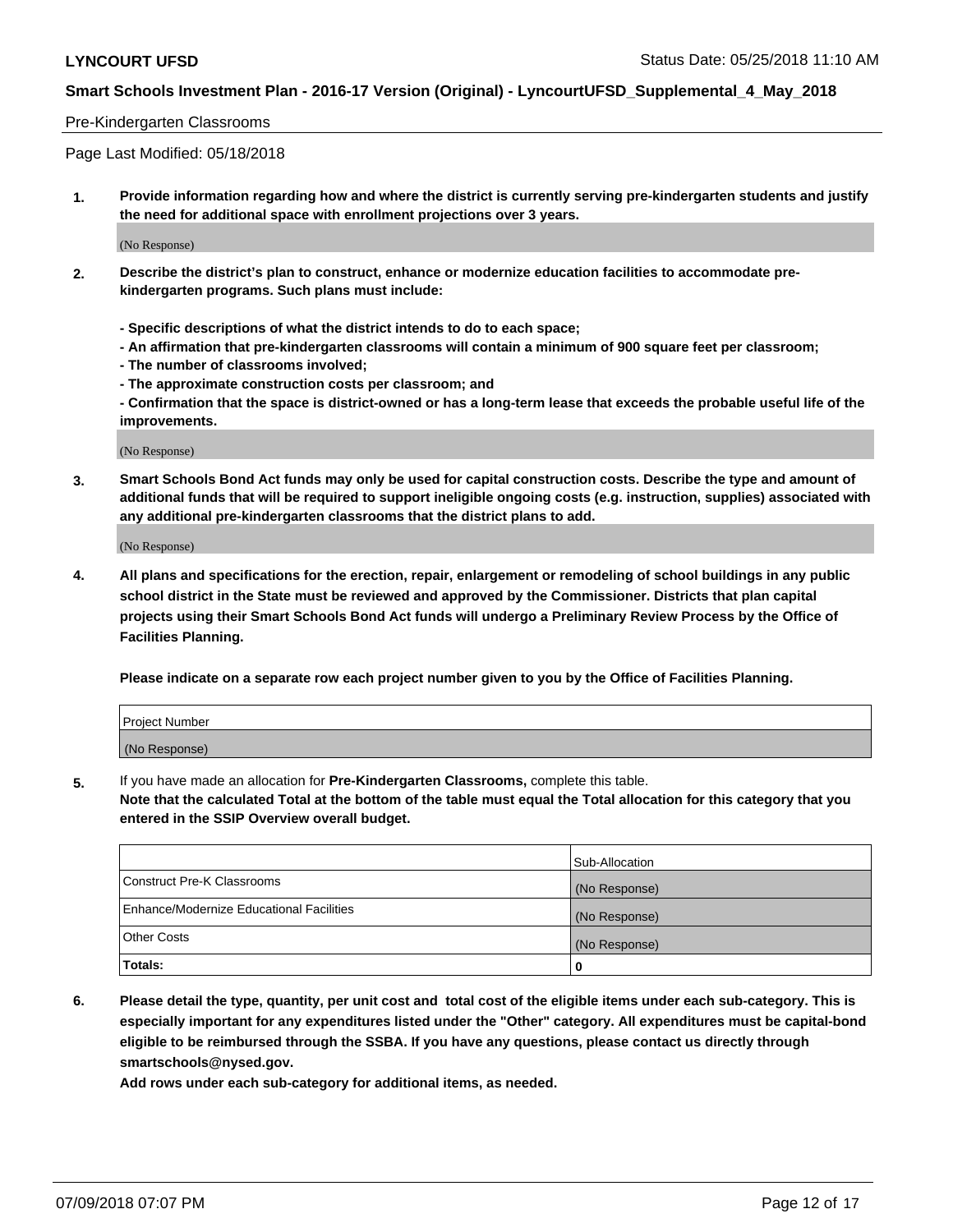# Pre-Kindergarten Classrooms

| Select the allowable expenditure | Item to be purchased | Quantity      | Cost per Item | <b>Total Cost</b> |
|----------------------------------|----------------------|---------------|---------------|-------------------|
| type.                            |                      |               |               |                   |
| Repeat to add another item under |                      |               |               |                   |
| each type.                       |                      |               |               |                   |
| (No Response)                    | (No Response)        | (No Response) | (No Response) | (No Response)     |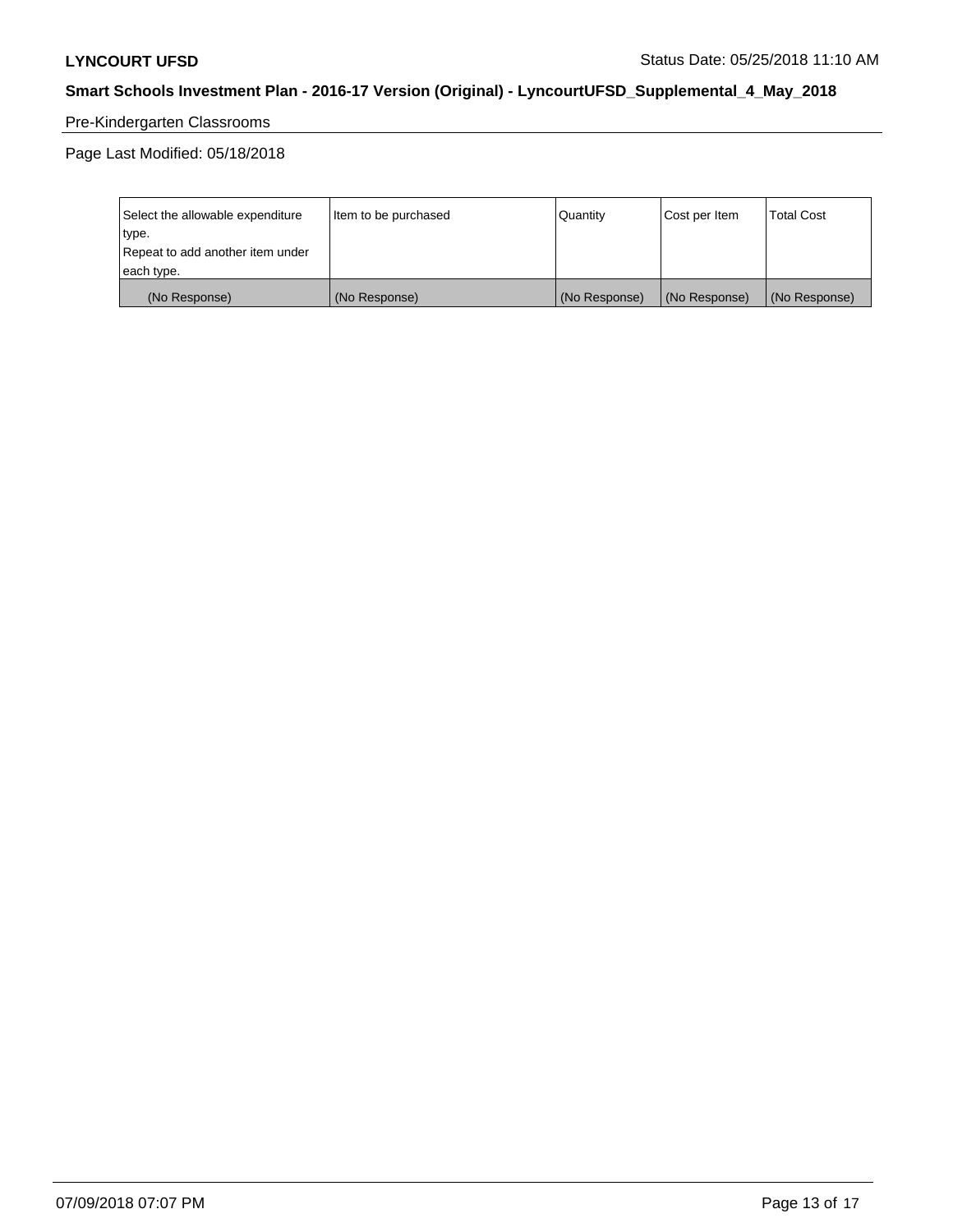#### Replace Transportable Classrooms

Page Last Modified: 05/18/2018

**1. Describe the district's plan to construct, enhance or modernize education facilities to provide high-quality instructional space by replacing transportable classrooms.**

(No Response)

**2. All plans and specifications for the erection, repair, enlargement or remodeling of school buildings in any public school district in the State must be reviewed and approved by the Commissioner. Districts that plan capital projects using their Smart Schools Bond Act funds will undergo a Preliminary Review Process by the Office of Facilities Planning.**

**Please indicate on a separate row each project number given to you by the Office of Facilities Planning.**

| <b>Project Number</b> |  |
|-----------------------|--|
| (No Response)         |  |
|                       |  |

**3. For large projects that seek to blend Smart Schools Bond Act dollars with other funds, please note that Smart Schools Bond Act funds can be allocated on a pro rata basis depending on the number of new classrooms built that directly replace transportable classroom units.**

**If a district seeks to blend Smart Schools Bond Act dollars with other funds describe below what other funds are being used and what portion of the money will be Smart Schools Bond Act funds.**

(No Response)

**4.** If you have made an allocation for **Replace Transportable Classrooms**, complete this table. **Note that the calculated Total at the bottom of the table must equal the Total allocation for this category that you entered in the SSIP Overview overall budget.**

|                                                | Sub-Allocation |
|------------------------------------------------|----------------|
| Construct New Instructional Space              | (No Response)  |
| Enhance/Modernize Existing Instructional Space | (No Response)  |
| Other Costs                                    | (No Response)  |
| Totals:                                        | 0              |

**5. Please detail the type, quantity, per unit cost and total cost of the eligible items under each sub-category. This is especially important for any expenditures listed under the "Other" category. All expenditures must be capital-bond eligible to be reimbursed through the SSBA. If you have any questions, please contact us directly through smartschools@nysed.gov.**

| Select the allowable expenditure | Item to be purchased | Quantity      | Cost per Item | <b>Total Cost</b> |
|----------------------------------|----------------------|---------------|---------------|-------------------|
| type.                            |                      |               |               |                   |
| Repeat to add another item under |                      |               |               |                   |
| each type.                       |                      |               |               |                   |
| (No Response)                    | (No Response)        | (No Response) | (No Response) | (No Response)     |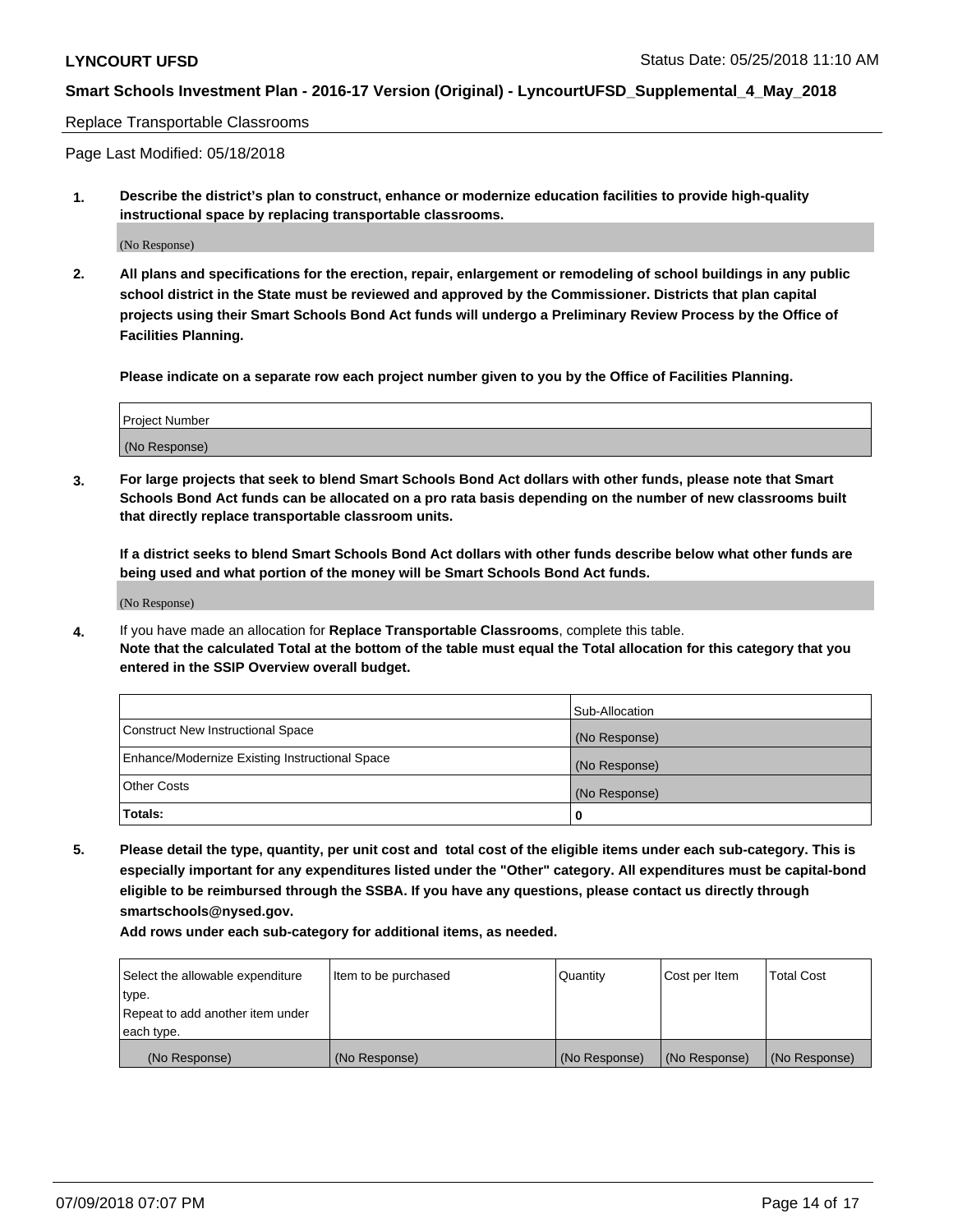#### High-Tech Security Features

Page Last Modified: 05/18/2018

**1. Describe how you intend to use Smart Schools Bond Act funds to install high-tech security features in school buildings and on school campuses.**

The district will install 12 security cameras to cover areas in the building that are currently not covered by current cameras. The new cameras will help in maintaining a safe and secure school building.

**2. All plans and specifications for the erection, repair, enlargement or remodeling of school buildings in any public school district in the State must be reviewed and approved by the Commissioner. Districts that plan capital projects using their Smart Schools Bond Act funds will undergo a Preliminary Review Process by the Office of Facilities Planning.** 

**Please indicate on a separate row each project number given to you by the Office of Facilities Planning.**

| Project Number        |  |
|-----------------------|--|
| 42-15-04-02-0-002-BA2 |  |

**3. Was your project deemed eligible for streamlined Review?**

Yes

- $\square$  No
- **3a. Districts with streamlined projects must certify that they have reviewed all installations with their licensed architect or engineer of record, and provide that person's name and license number. The licensed professional must review the products and proposed method of installation prior to implementation and review the work during and after completion in order to affirm that the work was code-compliant, if requested.**

 $\boxtimes$  By checking this box, you certify that the district has reviewed all installations with a licensed architect or engineer of record.

**4. Include the name and license number of the architect or engineer of record.**

| Name                     | License Number |
|--------------------------|----------------|
| King and King Architects | 15925          |

**5.** If you have made an allocation for **High-Tech Security Features**, complete this table.

**Note that the calculated Total at the bottom of the table must equal the Total allocation for this category that you entered in the SSIP Overview overall budget.**

|                                                      | Sub-Allocation |
|------------------------------------------------------|----------------|
| Capital-Intensive Security Project (Standard Review) | (No Response)  |
| <b>Electronic Security System</b>                    | 33,000         |
| <b>Entry Control System</b>                          | (No Response)  |
| Approved Door Hardening Project                      | (No Response)  |
| <b>Other Costs</b>                                   | (No Response)  |
| Totals:                                              | 33,000         |

**6. Please detail the type, quantity, per unit cost and total cost of the eligible items under each sub-category. This is especially important for any expenditures listed under the "Other" category. All expenditures must be capital-bond eligible to be reimbursed through the SSBA. If you have any questions, please contact us directly through smartschools@nysed.gov.**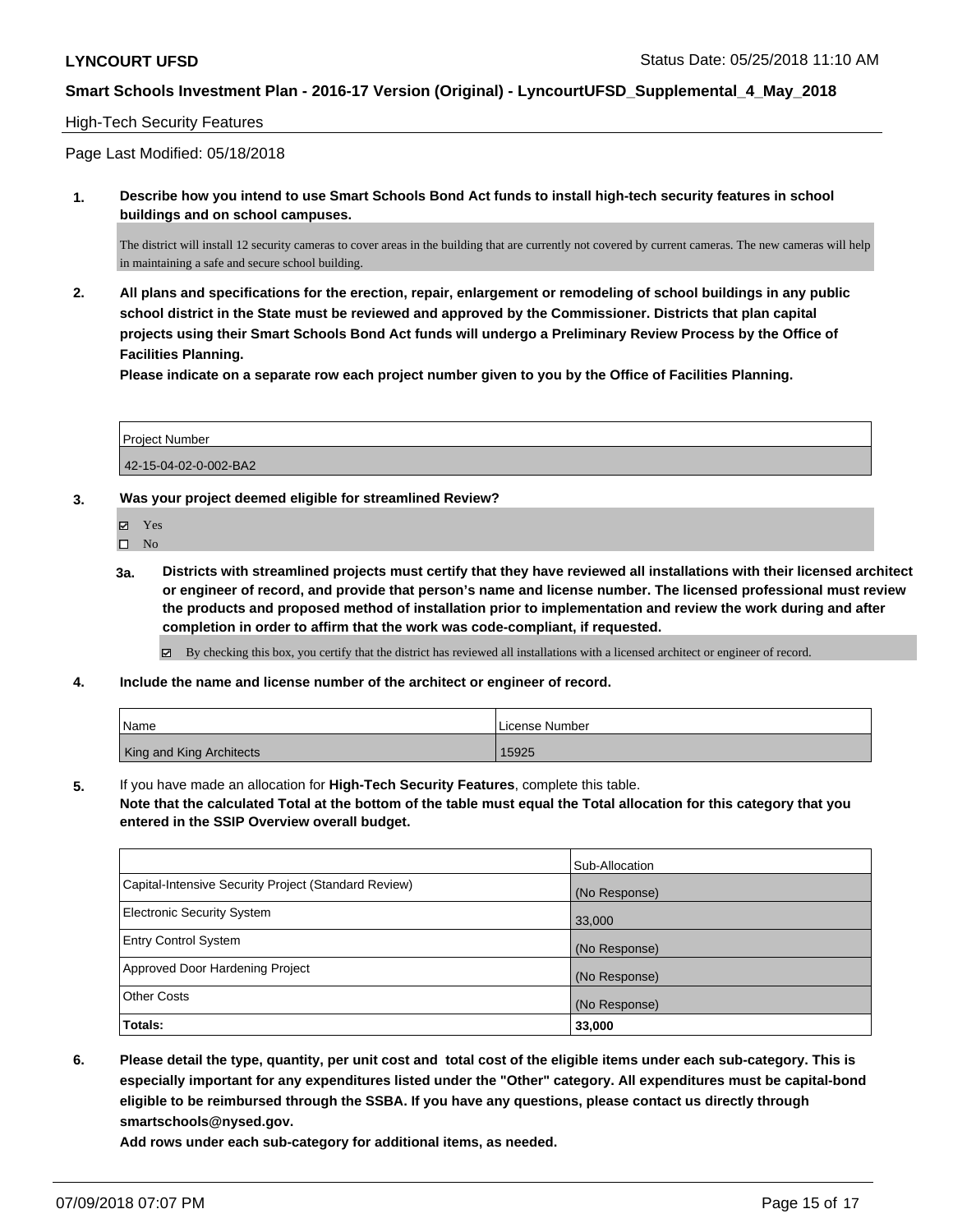# High-Tech Security Features

| Select the allowable expenditure | Item to be purchased | Quantity | Cost per Item | <b>Total Cost</b> |
|----------------------------------|----------------------|----------|---------------|-------------------|
| type.                            |                      |          |               |                   |
| Repeat to add another item under |                      |          |               |                   |
| each type.                       |                      |          |               |                   |
| <b>Entry Control System</b>      | Cameras              | 12.00    | 2,750         | 33,000            |